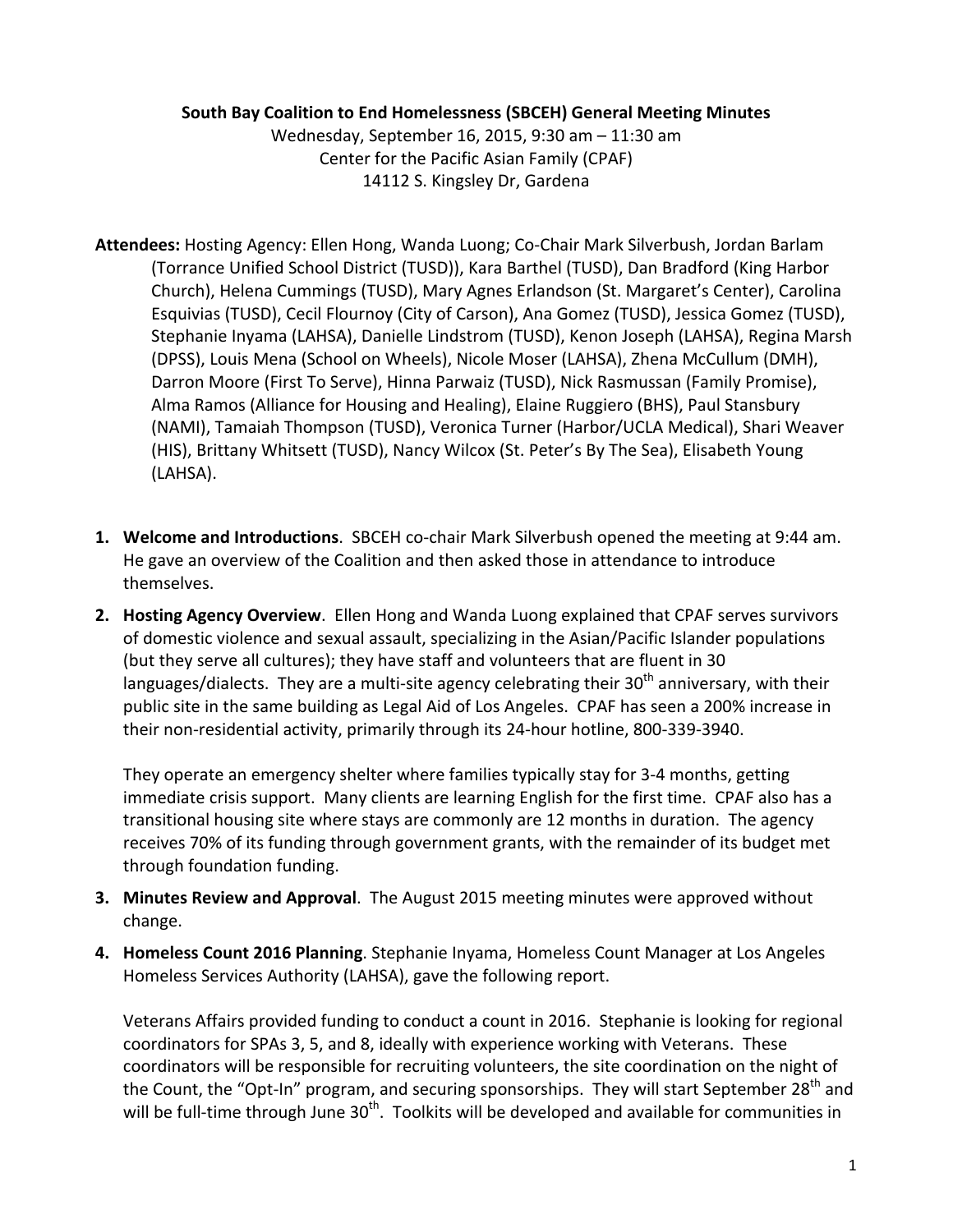October. The "Opt-In" program, which encourages cities to take an active role in the Count, will launch later this month.

The "Demographic Survey" component will go out for bid soon. LAHSA is seeking one organization to take responsibility for this effort. The Survey will be piloted in October, and then conducted November through December. Elisabeth Young is the lead for the "Youth Count" component. She is holding a planning meeting on October  $6<sup>th</sup>$  in Panorama City.

**5. SPA 8 Coordinated Entry System (CES) and Countywide Resources Update**. Shari Weaver, lead for SPA 8's CES program, gave a snapshot status on the second year (funding started in July).  $56$ placements have been made (their target is 212 for the year). New housing resources are opening at the Villages at Cabrillo in Long Beach. PATH's "Vermont Villas" in Gardena is set to open this week and will provide permanent supportive housing (PSH) for 58 Veterans who are 55+ year old.

In August, \$10 million "Bonus" funding will be available in LA's continuum of care from HUD. This will provide 527 PSH placements for 500 chronically homeless individuals and 27 chronically homeless families. A challenge CES faces is the low rental vacancy rate  $(<2\%)$ . Long Beach currently has 120 persons with housing vouchers looking for an apartment, some on their third extension. If anyone knows of 1-bedroom or studio apartments, please contact her.

For families, the "Family-VI-SPDAT" assessment is being administered to triage their immediate needs. Veronica Turner said there is housing in SPA 1/Antelope Valley if families are willing to relocate. Mary Agnes Erlandson shared that one of St. Margaret's clients had been homeless for over two decades. This client recently moved into Vermont Villas and it has totally transformed him life.

- **6.** Governance Committee. Mary Agnes gave an overview of the work this committee has performed, explaining with the growth of our Coalition, the need to formalize and have more leadership is important. She will develop a Survey Money to ask members to nominate or selfnominate themselves for the Board positions.
- **7.** Advocacy Committee Planning and Discussion. Paul Stansbury led a discussion about how to integrate your agency's advocacy efforts with those of the Coalition. He shared examples from his own work: as the head of NAMI South Bay, he works closely with the County Department of Mental Health and CES. He finds commonality with the goals of our Coalition and emphasizes these when he meets with these organizations. He uses the Homeless Count 2015 fact sheets developed by the Coalition to help articulate the need. His committee would like to develop a template with key talking points for members to use.

Mark shared that it raises the stature of your organization to be a part of a larger collaborative. You will be demonstrating how your agency is a part of the overall homelessness solution. Nancy said she is available to support any meetings, to help bring context to what each agency is individually doing.

Paul said when congressional members are home, it is a good time to meet with them or their